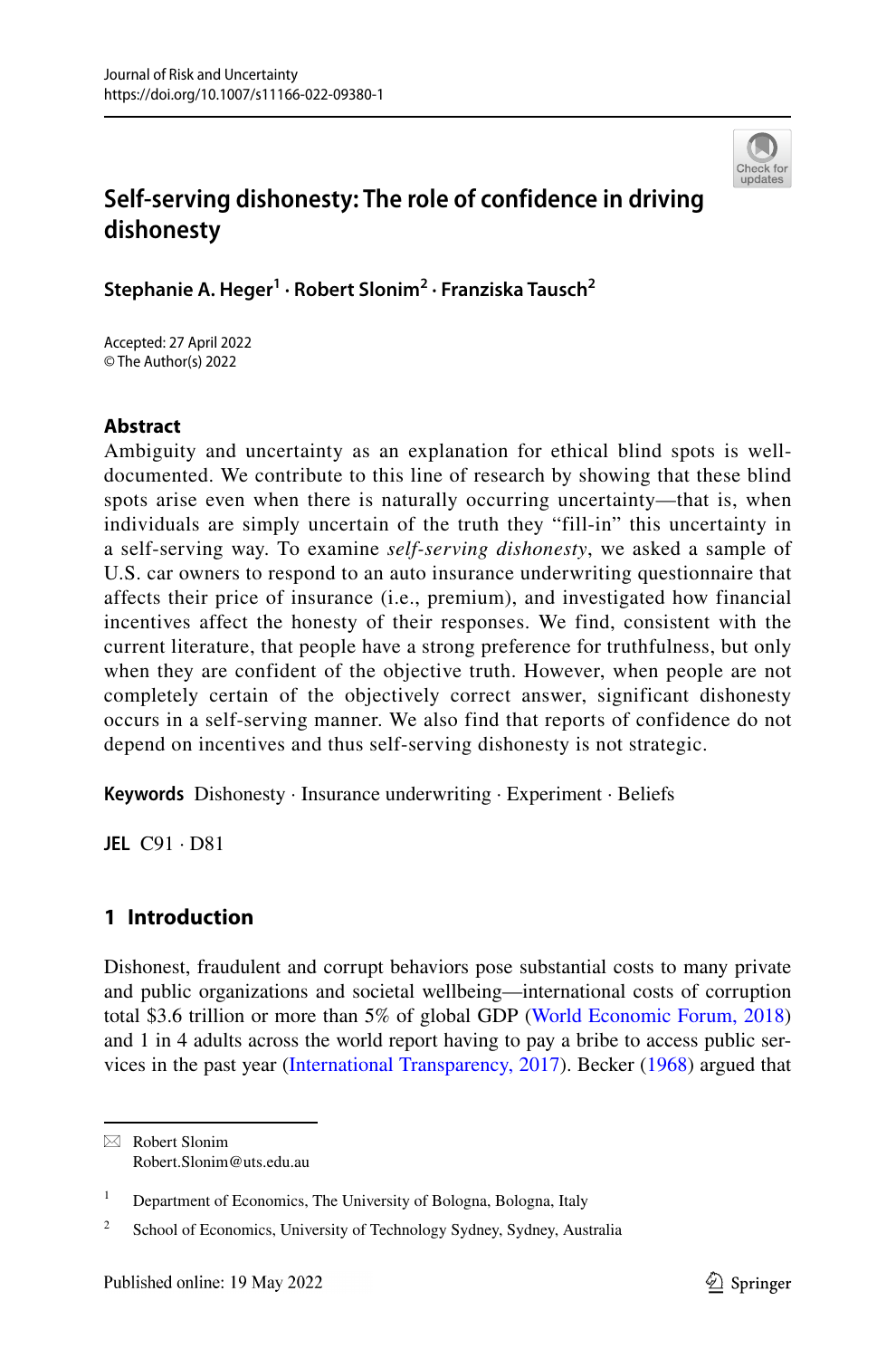the decision to commit crime (including fraud and corruption) may be based on a rational cost-beneft analysis. However, while the standard economic model predicts individuals to behave as cold cost-beneft calculators, more recent literature suggests that individual's willingness to cheat, lie and commit fraud for fnancial gain depends on whether they are perceived by others, and by themselves, as dishonest (Abeler et al., [2019](#page-14-1); Cressey, [1986](#page-14-2); Mazar et al., [2008\)](#page-15-0). This suggests that people weigh the benefts from unethical behaviour against the costs, which also include the desire to maintain a moral self-image (Rabin, [1995](#page-15-1); Ayal et al., [2015;](#page-14-3) Bénabou & Tirole, [2016](#page-14-4))—a tendency that emerges in childhood (Maggian & Villeval, [2016\)](#page-14-5).

However, mounting evidence suggests that "people who appear to exhibit a preference for being moral may in fact be placing a value on *feeling* moral (Gino et al., [2016](#page-14-6))." To maintain their moral feeling while behaving dishonestly, people frequently use behavioural strategies to justify, excuse or remain ignorant about the consequences of their dishonest behaviour (Sykes & Matza, [1957;](#page-15-2) Bandura, [1999;](#page-14-7) Shu et al., [2011](#page-15-3); Ayal et al., [2015](#page-14-3); Köneke et al., [2015;](#page-14-8) Shalvi et al., [2015\)](#page-15-4), resulting in a reduction of "ethical dissonance" (Ayal et al., [2015](#page-14-3)). In particular, there is growing evidence that individuals use uncertainty, ambiguity and subjectivity when behaving dishonestly to preserve their self-image (Kunda, [1990;](#page-14-9) Konow, [2000;](#page-14-10) Dana et al., [2007](#page-14-11); Mazar et al., [2008](#page-15-0); Haisley & Weber, [2010;](#page-14-12) Shalvi et al., [2015;](#page-15-4) Exley, [2016;](#page-14-13) Grossman & Van Der Weele, [2017;](#page-14-14) Gneezy et al., [2020\)](#page-14-15). Exley and Kessler ([2019\)](#page-14-16) organizes this literature into two forms of rationalization in which individuals engage to justify motivated decisions. The frst exploits uncertainty in how individual decisions link to outcomes to rationalize misbehavior (Dana et al., [2007](#page-14-11); Mazar et al., [2008;](#page-15-0) Shalvi et al., [2015](#page-15-4)). A second stream, to which our paper belongs, uses seemingly innocuous preferences and beliefs to rationalize their decision (Haisley & Weber, [2010;](#page-14-12) Pittarello et al., [2015;](#page-15-5) Exley, [2016;](#page-14-13) Schwardmann & Van der Weele, [2019](#page-15-6); Gneezy et al., [2020\)](#page-14-15). For example, Gneezy et al. [\(2020](#page-14-15)) focus on the role of self-deception, or the strategic manipulation of beliefs, to neutralize the effect of dishonest behaviour on one's self-image.

In this paper, we join a growing literature demonstrating that increased uncertainty or ambiguity about the truth leads to more self-serving behavior. However, we depart from the current literature in which the level of ambiguity is experimentally induced (Pittarello et al., [2015\)](#page-15-5) and instead show that this finding is robust to naturally occurring ambiguity. We fnd that when individuals are uncertain of the exact truth of a piece of *objective* information they are asked to provide and when tasked with making an approximation of the truth, they "fill-in" this uncertainty in a self-serving way.<sup>[1](#page-1-0)</sup>

<span id="page-1-0"></span> $1$  Our notion is related to the literature on elastic justification. Schweitzer and Hsee [\(2002](#page-15-7)) report results from an experiment in which subjects were asked to play the role of a hypothetical car salesman. In the experiment, the uncertainty about mileage of the hypothetical car was randomly varied and sellers were more likely to report lower mileage in the high uncertainty condition than in the low uncertainty condition. However, the experiment in Schweitzer and Hsee [\(2002](#page-15-7)) was unincentivized and thus it is unclear whether subjects had a preference over their responses.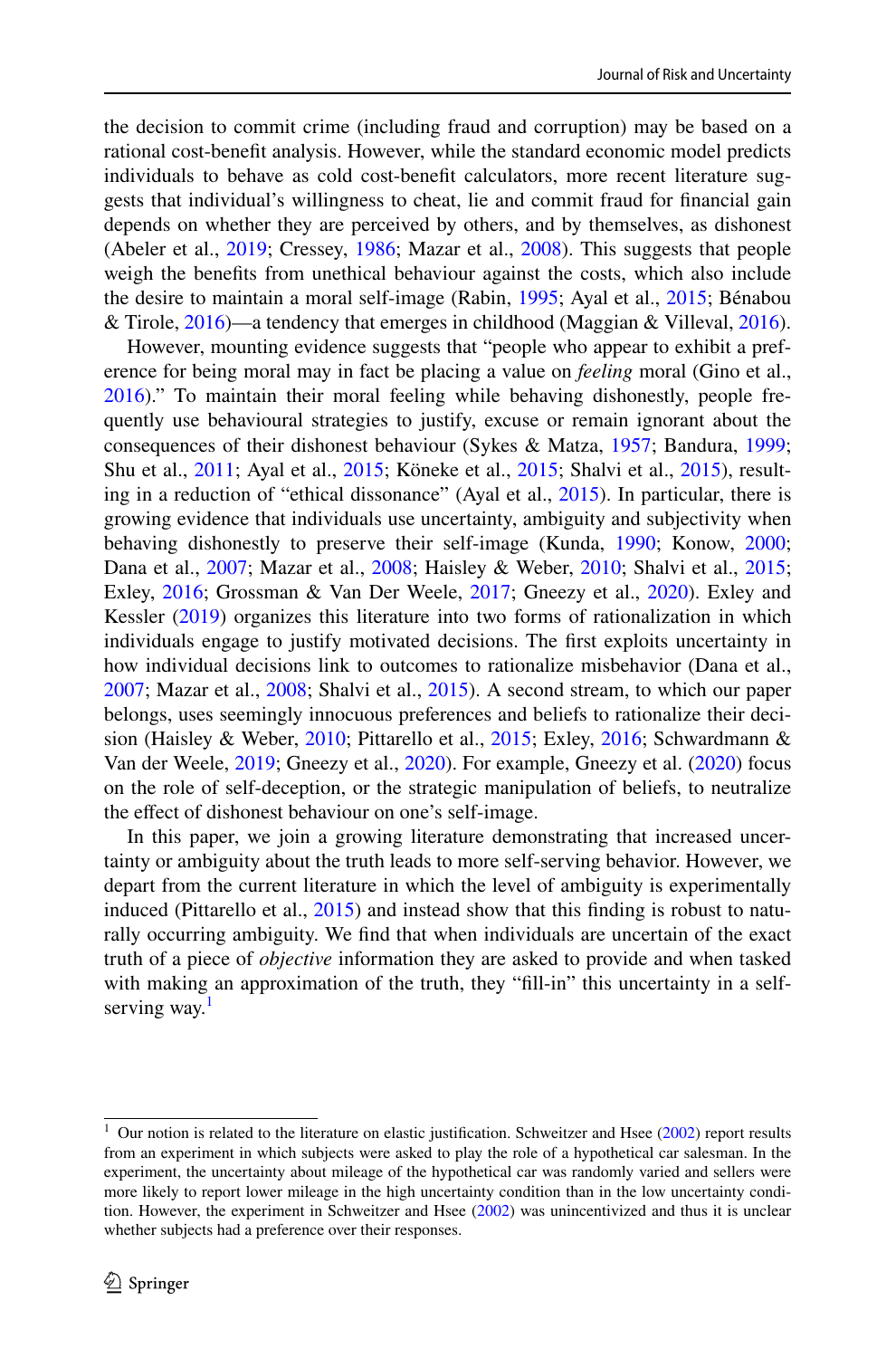We show this using an online experiment in which we ask car owners in the U.S. to participate in a survey that resembles an auto insurance underwriting application. The survey is an 11-item questionnaire that asks participants about driving habits, relevant demographics (see survey here) and later elicits their confdence in the accuracy of their answers to each of the 11 items in the questionnaire. Our study includes three (sets of) conditions. In our Control Treatment, participants are asked to respond with no fnancial consequences tied to their answers. In our Incentive Treatments, we repeat the same questions, but include high stakes fnancial incentives that proxy for the cost structure behind premiums in underwriting policies, using two diferent stake levels. Our third set of conditions, the Intervention Treatments, also include fnancial incentives but at the same time apply a series of interventions that are meant to address common explanations found in the literature for dishonesty: moral wriggle room, attenuation, and rational lying detection. We measure dishonesty by comparing responses in the Control treatment, where there are no fnancial incentives to lie with responses in the Incentive Treatment. This method for identifying dishonesty or truthfulness is similar to John et al. ([2012\)](#page-14-17), thus while we cannot know the truthfulness of any individual response, we can identify how responses change, on average, when there are fnancial incentives versus when there are no fnancial incentives.

To identify the efects of self-serving dishonesty on reporting, we included questions for which we expected subjects to hold a range of confdence in the answers. For example, we expect subjects to be certain of their age and gender, less certain about the number of years they have been licensed to drive and the number of speeding tickets received and even less certain of the frequency of their on-street parking habits and the value of their car. After subjects completed the survey, we asked them to indicate the confdence in the correctness of each of their responses. We hypothesize that if participants are subject to self-serving dishonesty, then we will observe more dishonesty on the responses that respondents report less certainty when there are fnancial incentives compared to when there are not fnancial incentives.

We fnd that relative to our Control Treatment, subjects in the Incentive Treatments are signifcantly more dishonest. On average, when participants have an incentive to lie, they add nearly 30 USD to their payof in our Incentive Treatments versus what subjects in our Control Treatment would have earned had they also been paid bonuses for their responses. The incentives in the Base Incentive Treatment were structured such that subjects could add or subtract \$10 for each change in response (see survey [here.](https://www.dropbox.com/s/03wyoo4vsqrxpxu/Instructions.pdf?dl=0)) and thus a \$30 increase is equivalent to three minimal lies.

Second, we fnd evidence consistent with self-serving dishonesty; that is, the majority of dishonesty detected between the Control Treatment and the Incentive Treatments is driven by the two questions in which subjects report below average confdence in the accuracy of their answers. For these two questions that the subjects were signifcantly less confdent about, subjects, on average, made a minimal lie (i.e., increased their bonus by \$10), whereas for the other nine questions in which subjects were confdent, they lied on average by approximately 1/10 of a minimal lie. In other words, dishonesty driven by their own uncertainty in the truth is 10 times larger than when they are almost certain of the truth.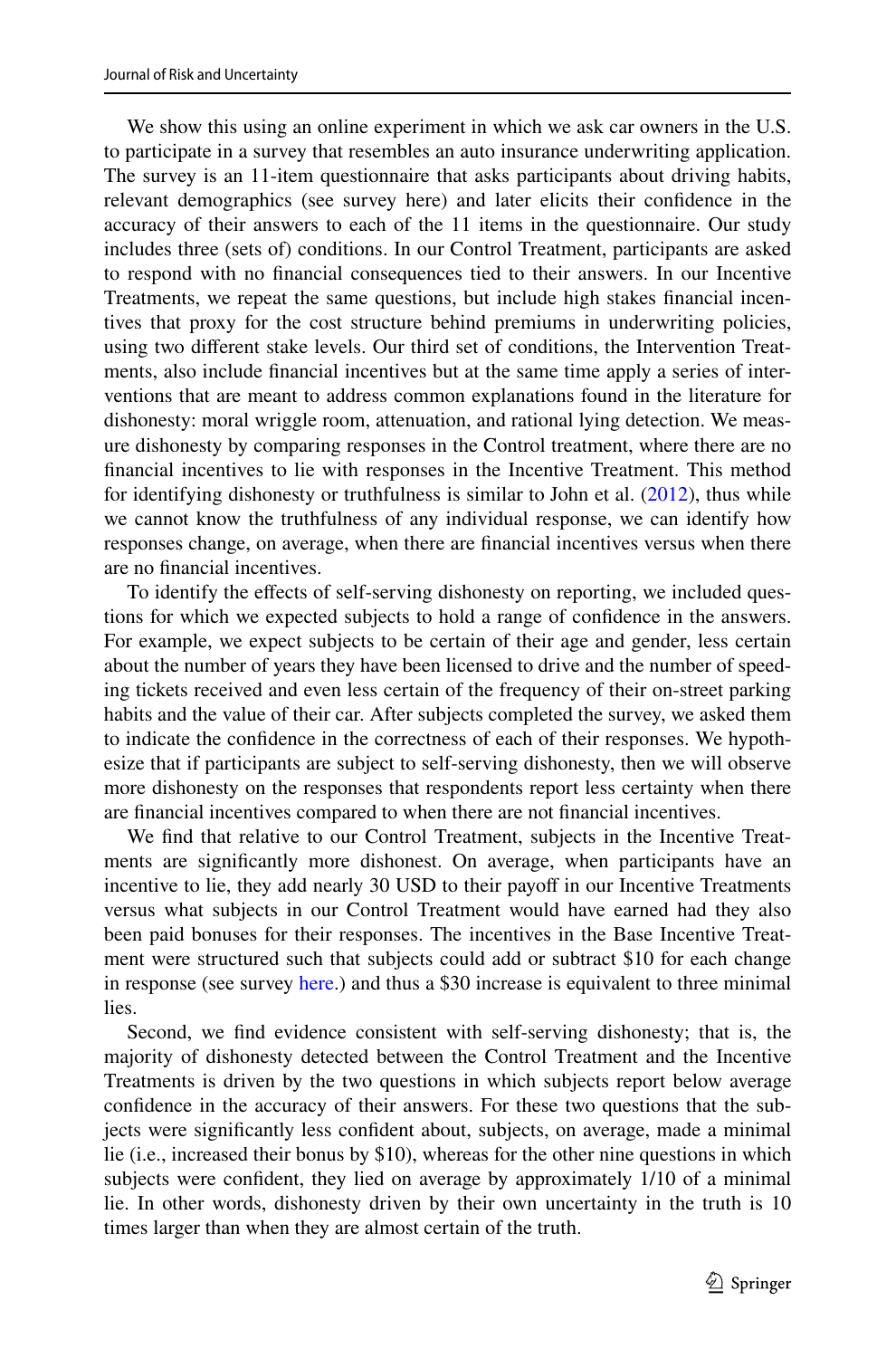Interestingly, we fnd that the beliefs about accuracy reported in the Incentive Treatments and the Control Treatment are not statistically diferent. Thus, we fnd no evidence that self-serving dishonesty is *strategic*; that is, individuals do not manipulate their confdence in the correctness of their response when there is an incentive to lie (Schwardmann & Van der Weele, [2019;](#page-15-6) Gneezy et al., [2020](#page-14-15)). Instead, selfserving dishonesty appears to be nonstrategic.

Self-serving dishonesty appears to be driven by an implicit bias rationalized by beliefs (i.e., low levels of confdence in the truth). However, it could also be that subjects use ambiguity in other ways to justify their dishonesty. To test this, we construct a set of interventions aimed at reducing any ambiguity (or ignorance) that honesty is the expected and appropriate behavior.<sup>[2](#page-3-0)</sup> We design a set of treatments that explicitly informs subjects about the types of behaviors that are deemed unacceptable and dishonest and ask subjects to agree to abide by an honor code of honesty (henceforth: Honor Code Interventions). We fnd that our Honor Code interventions are only minimally efective at mitigating the dishonesty we detect in the Incentive Treatments, reducing the detected dishonesty by only 16%.<sup>3</sup>

## **2 Experimental design**

We recruited 1,069 participants via the online platform Amazon Mechanical Turk (Mturk) to participate in a survey that resembles an insurance underwriting questionnaire. All participants are car owners and located in the US. They all earned 1 US Dollar for fnishing the survey, and fve participants are randomly drawn to be paid an additional bonus. This bonus starts at \$350 and – depending on the Treatment – may be adjusted depending on the responses the participant indicates in the questionnaire. The bonus payments were \$354 on average, ranging from \$80 to \$500. All Treatments were released on Mturk at the same time. The experimental instructions used for the two main treatments, the Control Treatment and the Incentive Treatments can be found [here](https://www.dropbox.com/s/03wyoo4vsqrxpxu/Instructions.pdf?dl=0).

The questionnaire includes questions that are typically asked in car insurance underwriting that are used to determine the premium a person has to pay to receive insurance. Table [1](#page-4-0) displays a summary of the questions that are asked and the appendix includes the exact wording and response options.

<span id="page-3-0"></span><sup>&</sup>lt;sup>2</sup> There is evidence that individuals avoid information and remain purposefully ignorant (Oster et al., [2013](#page-15-8); Thunström et al., [2016;](#page-15-9) Golman et al., [2017](#page-14-18)).

<span id="page-3-1"></span><sup>&</sup>lt;sup>3</sup> We also examined two other interventions that were unrelated to ambiguity–rational lying (Becker, [1968](#page-14-0)) and consequence attenuation (Sykes & Matza, [1957](#page-15-2); Köneke et al., [2015;](#page-14-8) Shalvi et al., [2015](#page-15-4); Bellé & Cantarelli, [2017](#page-14-19); Fukukawa, [2002](#page-14-20)). We reserve the description of these strategies, our experimental treatments and the results to the appendix because these strategies are not as developed in the literature and the interventions were hypothetical rather than involving actual fnancial penalties, which is core to the rational lying hypothesis, and thus we interpret the results with caution. See (Köneke et al., [2015\)](#page-14-8) who provide a comprehensive overview of justifcation strategies applied in the insurance context.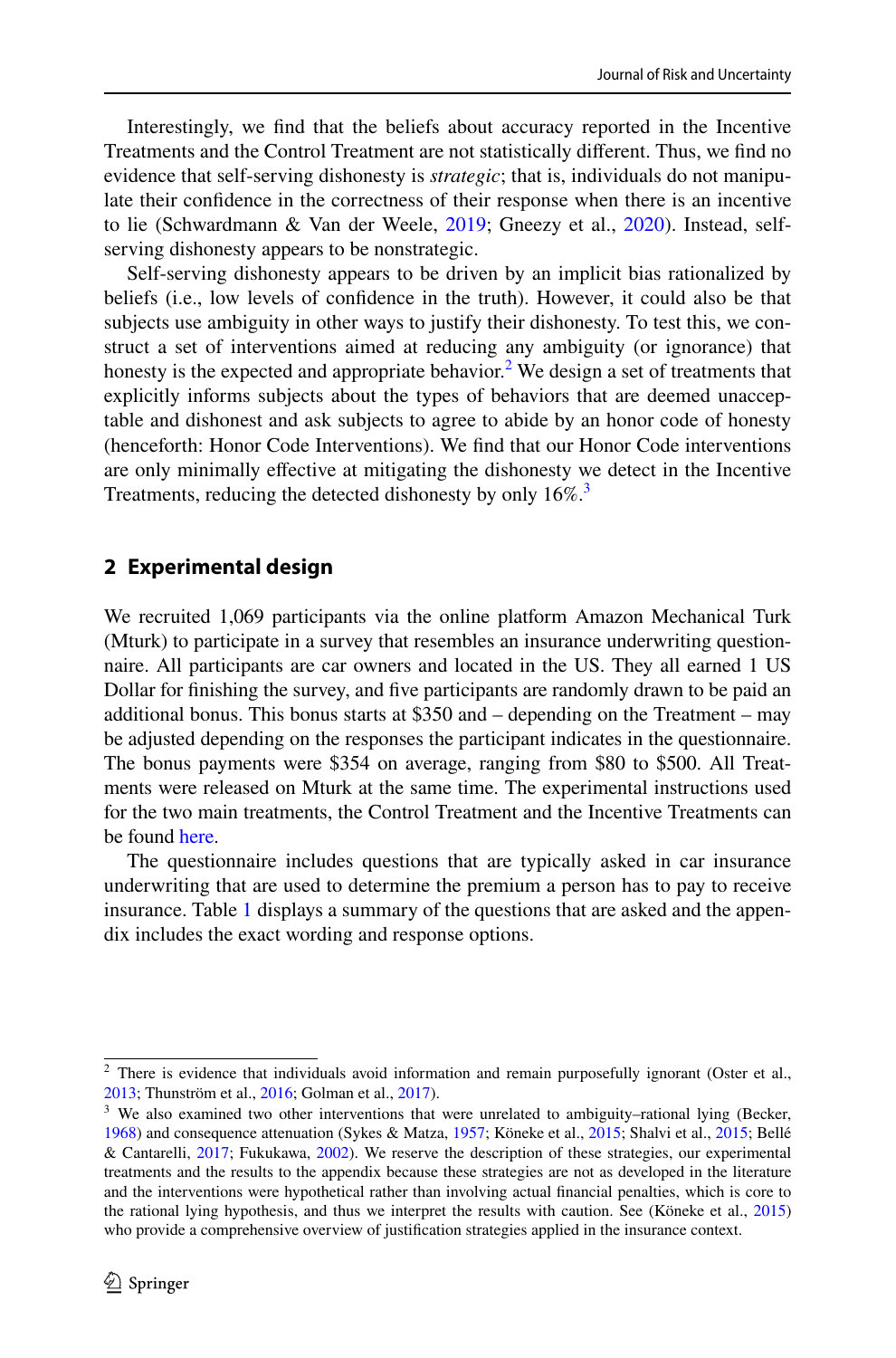<span id="page-4-0"></span>**Table 1 11 mm s Survey Questions** 

| <b>IQUIE I</b> II-HEM SURVEY OUESHONS |                                                                                                                    |
|---------------------------------------|--------------------------------------------------------------------------------------------------------------------|
| 1.                                    | <b>Speeding</b> Number of speeding fines you received in the last five years                                       |
| 2.                                    | <b>Parking</b> Your parking habits on and off the street                                                           |
| 3.                                    | <b>Other</b> Frequency of other drivers with less than five years' experience<br>driving your car in the last year |
| 4.                                    | <b>Accidents</b> Number of accidents or incidents involving loss or damage<br>in the last ten years                |
| 5.                                    | <b>Alcohol</b> Average number of alcoholic drinks you consume in a week                                            |
| 6.                                    | <b>Miles</b> Amount of miles you have driven any car in the last five years                                        |
| 7.                                    | <b>Value</b> The current value of your car                                                                         |
| 8.                                    | <b>Gender</b> Your gender                                                                                          |
| 9.                                    | <b>Marital</b> Your marital status                                                                                 |
| 10.                                   | Age Your age                                                                                                       |
| 11.                                   | <b>Licensed</b> Number of years you have been licensed to drive                                                    |

# **2.1 Treatments**

For each Treatment condition, the 11 survey questions indicated in Table [1](#page-4-0) were presented on a single page of the online survey and always in the same order. Respondents could enter them from top to bottom but could have gone back and forth before answering them all. All 11 questions were forced responses in order to simulate an actual underwriting process in which they would need to answer all questions to be ofered a policy.

We implemented three sets of conditions: (1) Control Treatment; (2) Incentive Treatments (Base Incentive Treatment and High Incentive Treatment); and (3) Intervention Treatments. Our Control Treatment provides a baseline for responses to the underwriting questions when there is no monetary incentive to be dishonest. The Incentive Treatments introduce monetary incentives for responses. The Intervention Treatments adds interventions to the Base Incentive Treatment aimed at mitigating dishonesty by weakening the popular justifcation strategies of moral ambiguity and attenuation. Table [2](#page-5-0) lists all of the treatments and sample sizes. Note that since our primary research questions involve comparing the Base Incentive Treatment to every other treatment, we included twice as many observations in the Base Incentive Treatment to increase power (see List et al.  $(2011)$  $(2011)$  for a discussion of power for this situation). We describe each set of Treatments below.

<span id="page-4-1"></span>**Control Treatment** In only the *Control Treatment*, participants could receive a fxed potential bonus of \$350 that is unafected by their responses to individual survey items. The Control Treatment survey questions use the insurance context, similar to the Incentive Treatment described below, but participants have no monetary incentive to provide a dishonest response to any question. Because there is no monetary incentive for individual responses, the Control Treatment does not explain how payofs would change with diferent responses since they, in fact, do not change in the Control Treatment.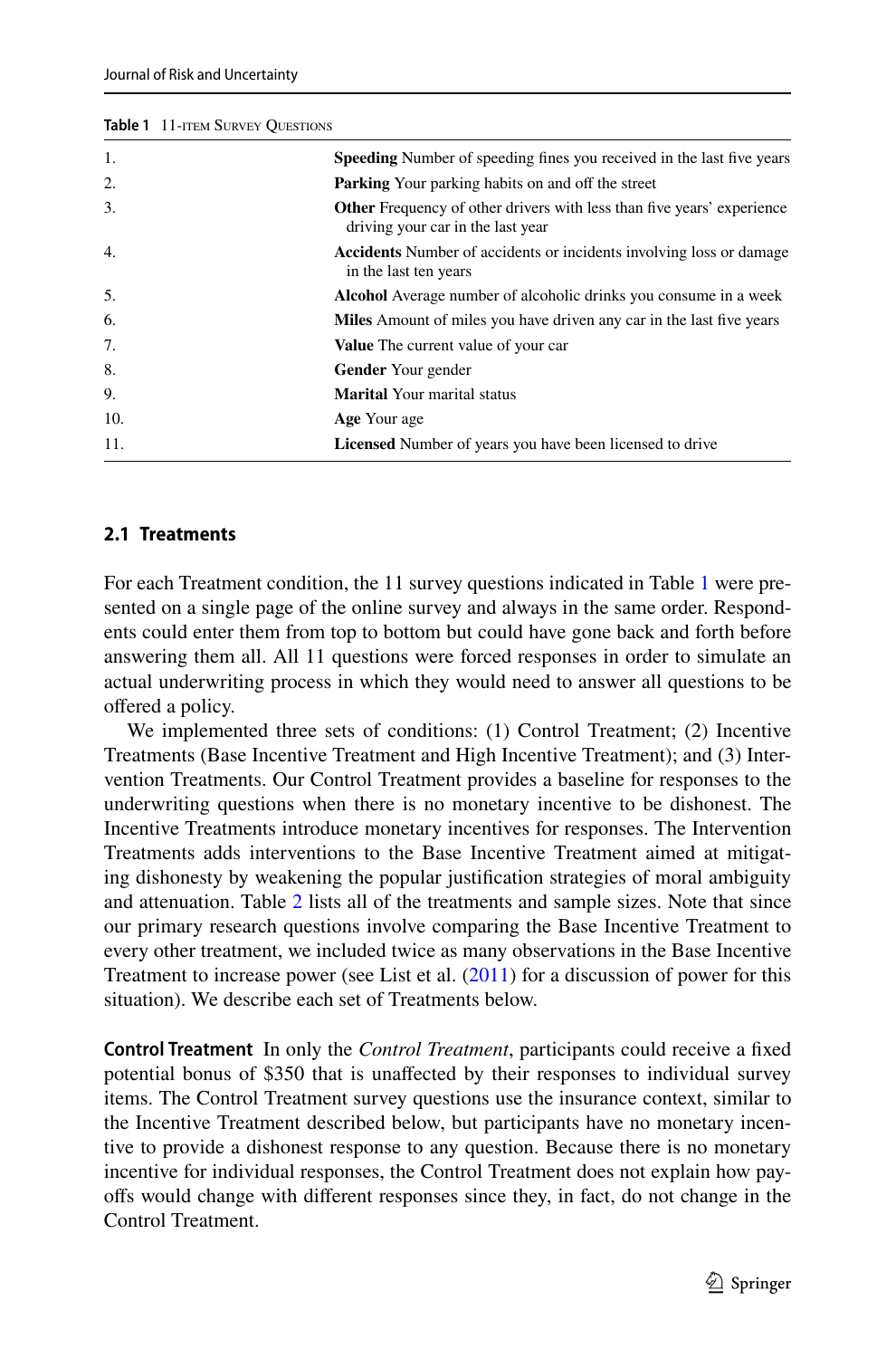<span id="page-5-0"></span>

| <b>Table 2</b> SAMPLE SIZES BY<br><b>TREATMENT ASSIGNMENT</b> | <b>Treatment</b>                | Sample Size |
|---------------------------------------------------------------|---------------------------------|-------------|
|                                                               | <b>Control Treatment</b>        | 151         |
|                                                               | <b>Incentive Treatments</b>     |             |
|                                                               | <b>Base Incentive Treatment</b> | 308         |
|                                                               | High Incentive                  | 151         |
|                                                               | <b>Honor Code Interventions</b> |             |
|                                                               | Signature                       | 154         |
|                                                               | Signature PS                    | 153         |
|                                                               | Check Box                       | 152         |
|                                                               | <b>Total</b>                    | 1,069       |
|                                                               |                                 |             |

<span id="page-5-1"></span>**Incentive Treatments** Participants in the *Base Incentive Treatment* and all subsequent conditions initially receive information that the questions that are going to follow are typically asked in determining the insurance premium that drivers have to pay to receive auto insurance. They are explained how premiums are determined based on whether people are high risk or low risk based on the answers they provide in the questionnaire, and how this in turn afects premiums, and - in a similar manner - the bonus in the experiment. For each question they are provided with information regarding how each response will affect their potential bonus. For 8 of the 11 of our underwriting survey questions, the marginal impact of riskier (from the insurer's perspective) responses decreased the subject's earnings by an additional \$10. The remaining 3 of the 11 questions were framed as good driver discounts, where the marginal impact of a less riskier (from the insurer's perspective) responses increased the subject's earnings by an additional \$10. Starting with a bonus of \$350, the most extreme responses would result in bonus payments that could range from \$500 to \$0. We also include one variation of the Base Incentive Treatment, called the *High Incentive Treatment*, in which the basic structure is identical, but we triple the amount added to the bonus for the question on people's parking habits. Because the Base Incentive Treatment and the High Incentive Treatment are nearly identical, we pool them together (henceforth: Incentive Treatments) for our analysis. However, we note that our results are qualitatively equivalent if we just use the Base Incentive Treatment.

**Intervention Treatments** The Intervention Treatments keep the identical structure as the Base Incentive Treatment, but with the additional information described below. The frst set of conditions are aimed at dishonesty that stems from moral ambiguity.

**Honor Code Treatments** In the *Signature at the Top Treatment* (henceforth: Signature Treatment) participants are asked to confrm an honor statement regarding the truthfulness of their responses by typing their frst name. The honor statement is intended to provide a moral cue. This counteracts individuals' strategy to justify dishonesty by referring to a lack of awareness about what behavior is expected from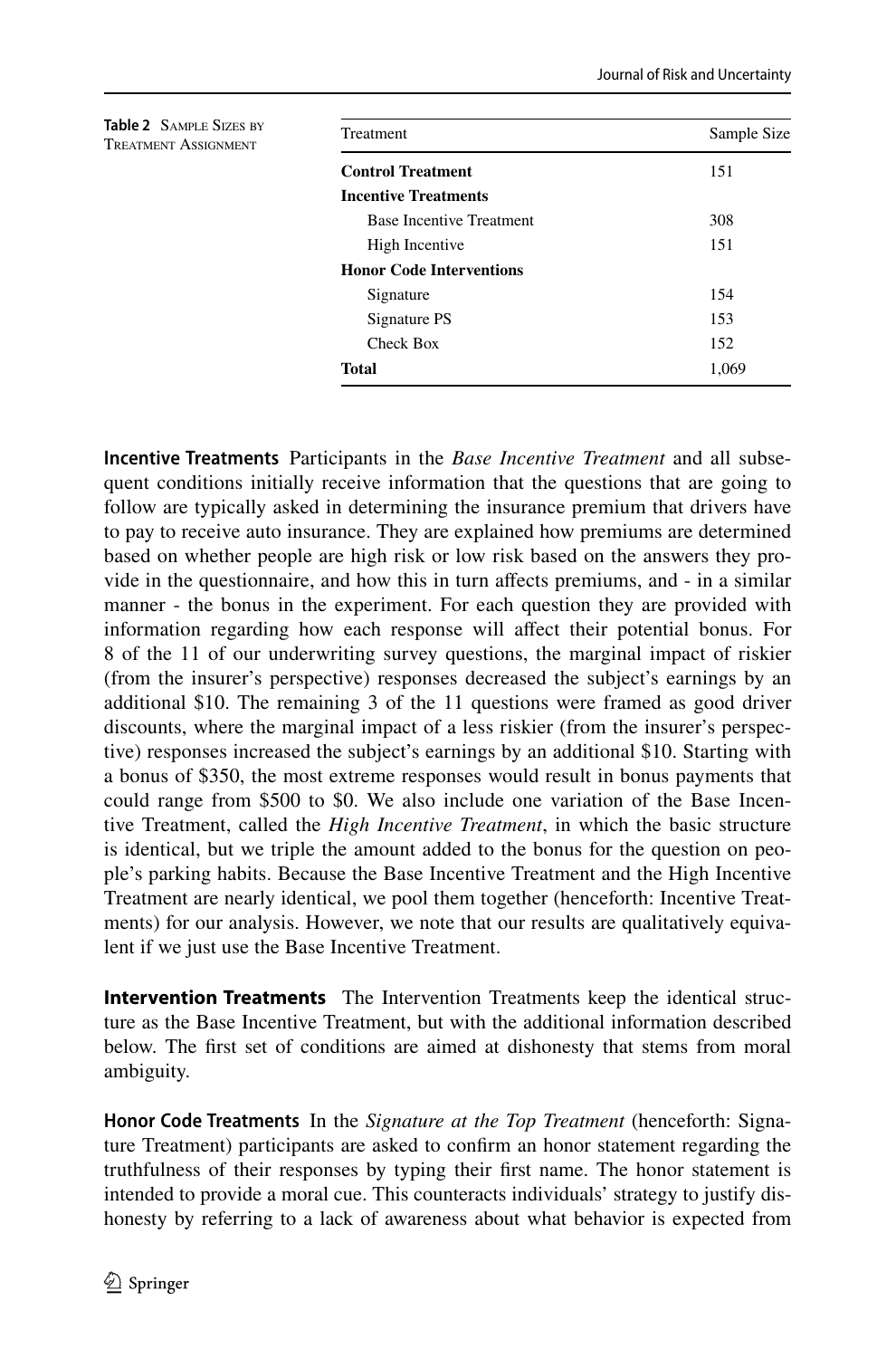them thereby mitigating moral ambiguity. Signing one's name underneath an honor code has come to be known as an expression of 'social self-presence' - manifesting one's identity on a page as a promise. Shu et al. [\(2012](#page-15-10)) fnd that those who sign such a statement at the beginning of a document, rather than at the end, were more likely to act honestly, while Kristal et al. ([2020\)](#page-14-22) fnd no such efect. E-signatures, however, are found to be less efective. Individuals who gave a handwritten signature indicate they are less likely to breach a contract and are less likely to cheat on simple tasks than those who sign by e-signature (such as PINs, check boxes, or typed names) (Chou, [2015a,](#page-14-23) [b](#page-14-24)). The evidence on the effectiveness of different types of esignatures is however limited and mixed, and thus requires further investigation.

In addition to the Signature Treatment, we implemented two additional variations: (1) Signature Previous Screen (henceforth: PS) and (2) Check Box Treatment. In the *Signature PS Treatment*, the honor statement is not on the same page as the questionnaire but on the previous screen. By placing the honor statement on the previous page, participants are required to sign the statement before they can answer the questionnaire. In the *Check Box Treatment*, participants are asked to confrm an honor statement regarding the truthfulness of their responses by clicking a button. This treatment is identical to the Signature Treatment except that subjects only have to check a box rather than type in their name.

#### **2.2 Measuring confidence**

After subjects completed the 11-item survey we additionally asked them how confdent they are in the accuracy of the responses they provided in the survey for each of the 11 questions (the appendix includes the exact wording). When subjects reached the page with the questions on confdence, they were not permitted to return to the previous page to change their responses to the other questions. They were asked to rate their confidence on a scale from  $1 (= Not At All Conflict)$  to  $7 (= Completely$ Confdent). We conjectured, based on the notion of self-serving dishonesty, that confdence about the correctness of their response would infuence honesty.

The average level of confdence reported across the 11 questions was 6.74 (standard deviation  $= 0.27$ ) in the Control Treatment and 6.73 (standard deviation  $= 0.46$ ) in the Incentive Treatments. We fnd that subjects are signifcantly less certain of the accuracy of their answers to the "Miles" and "Value" questions relative to the other 9 questions (mean  $= 6.10$  versus mean  $= 6.90$ , respectively). Figure [1](#page-7-0) shows the average level of confdence reported for each of the 11 questions with 95% confdence intervals. The solid red line represents the average level of confdence across the 11 questions and the dashed red lines represent the 95% confdence interval of the average. As Fig. [1](#page-7-0) makes clear, not only do subjects report signifcantly lower levels of confdence in their reports for the "Values" and "Miles" question, but these two questions are the only questions with signifcantly lower levels of confdence than the average level of confdence. Unpaired t-tests between the confdence reported in the "Values" and "Miles" questions for the Control Treatment and the Incentive Treatments indicate signifcantly lower levels of confdence than the average level of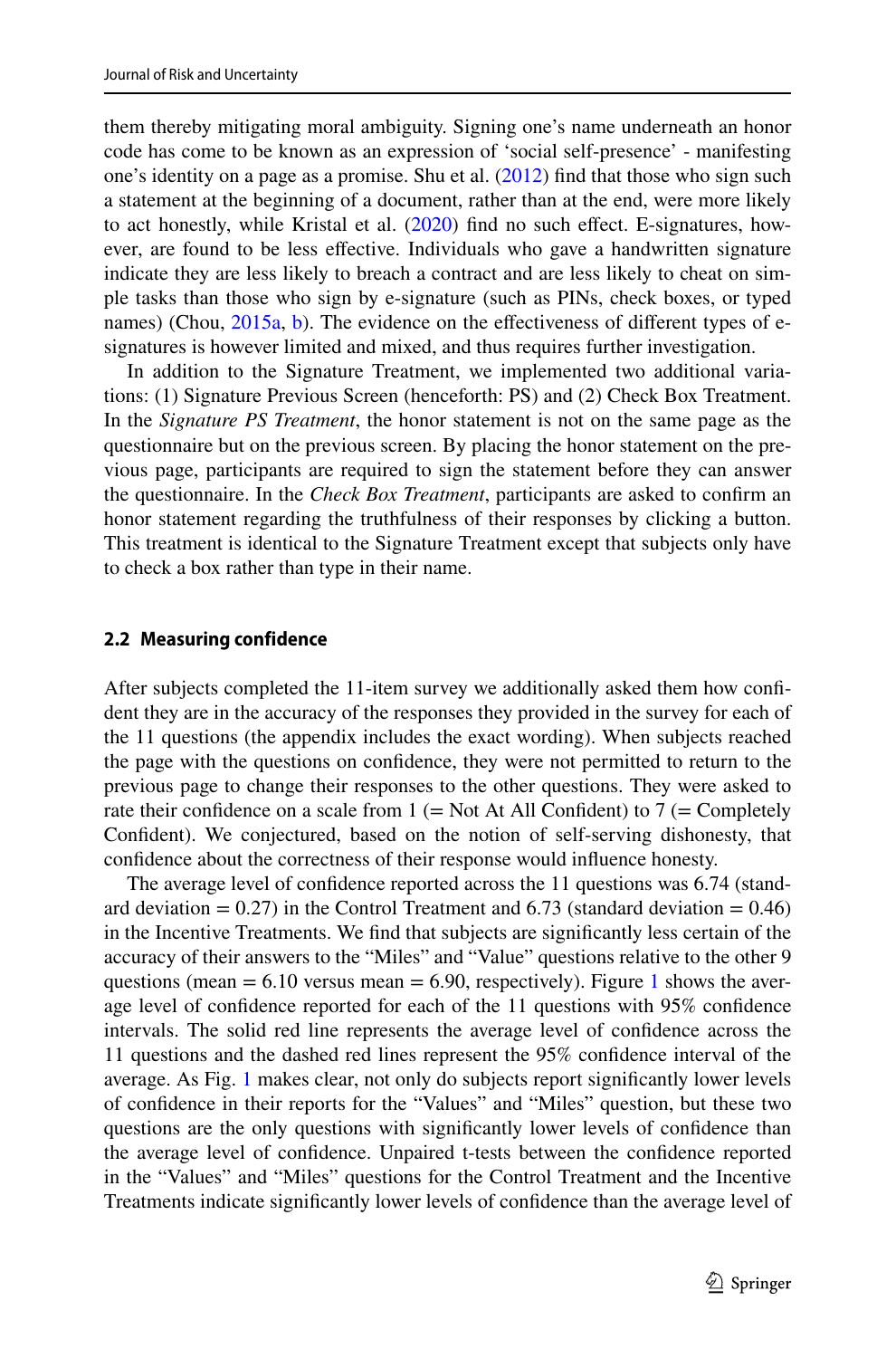

Average reported confidence in the accuracy of response with 95% confidence intervals. Scale "1" Not at all confident to "7" Completely confident.

<span id="page-7-0"></span>**Fig. 1** Confdence Levels

confidence in the two treatments,  $t = -7.81^{***}$ ,  $t = -8.16^{***}$ ,  $t = -8.68^{***}$ ,  $t = -9.86^{***}$ , respectively.

## **3 Main results**

#### **3.1 Dishonesty in response to financial incentives**

We first ask whether the presence of financial incentives causes the participants to lie in their responses to the insurance claim. To answer this question, we pool together the responses to each of the 11 questions in the survey. We calculate the *change in the bonus* earned in the Incentive Treatments based on what the respondent added to or subtracted from their fnal payment with their responses. We calculate the bonus earned in the Control Treatment based on what the respondent *would have* added or subtracted from their fnal bonus, if there had been identical response-based incentives, with their responses. For example, if a participant's responses resulted in an added \$10 on one response, an added \$30 on another response, subtracted \$10 on 3 responses, subtracted \$20 on 2 other responses and had no additional changes on their bonus for the remaining 4 questions, the net efect on their bonus would be subtracting \$30 from their initial starting bonus of \$350. Since the questions varied by how much could be added to the bonus with the responses, we also consider the percentage of the maximum possible payoff rendered by the subject's response. For example, if on one question the participant added \$10 and the most they could have added was \$40, then they added 25% of the maximum possible on this response, whereas if they added \$10 and the maximum they could have added was \$50 then they added only 20%.

In Table [3](#page-8-0), we report OLS estimates of a model that regresses *Total \$ of Lying* in column (1) and *Percent of Maximal Bonus* in column (2) on a dummy for the Incentive Treatments, using the Control Treatment as the omitted group. We fnd that, on average, subjects in the Incentive Treatments distort their answers to increase their bonus payment by \$29.39 above the amount they would have received in the Control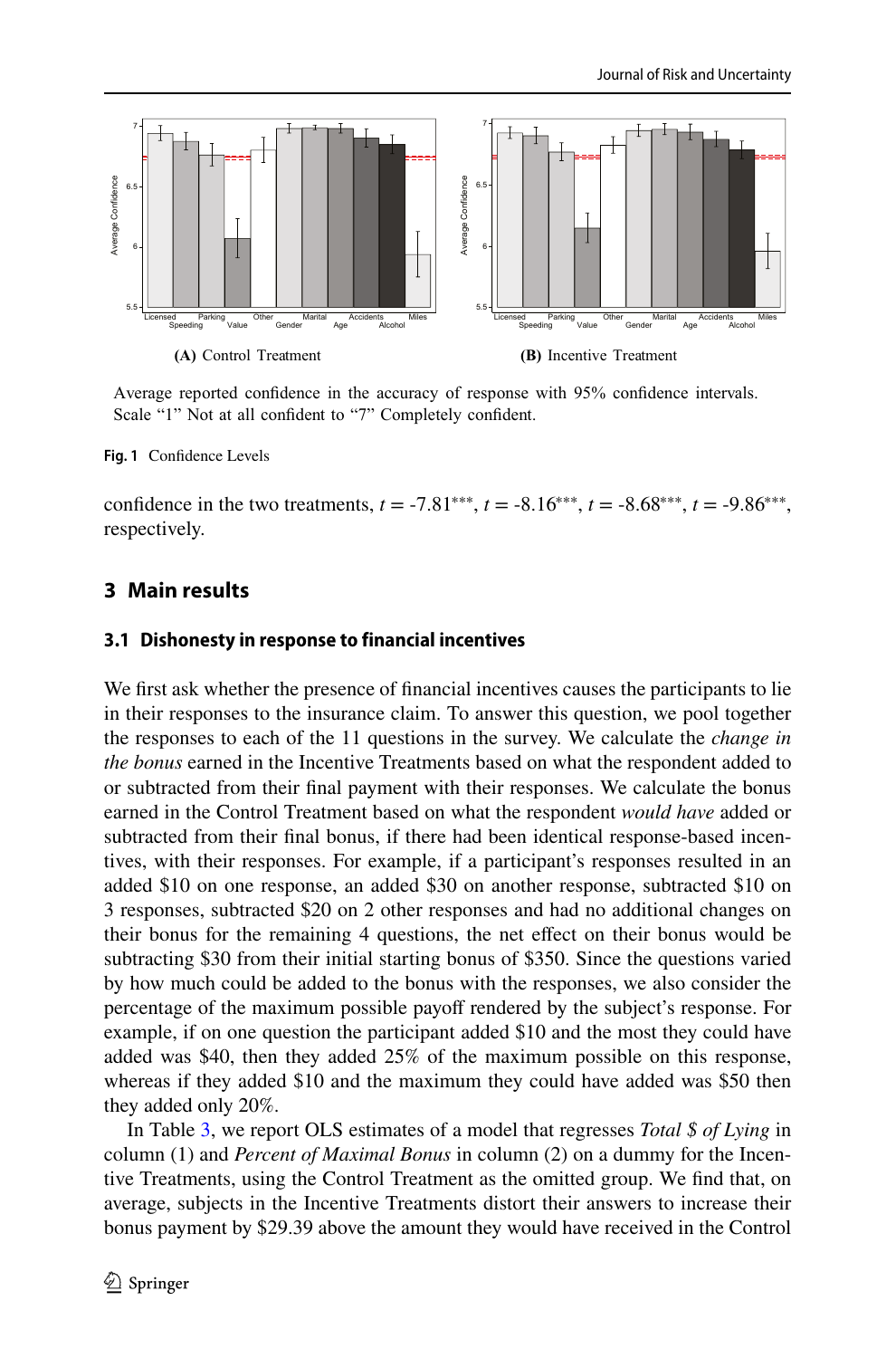<span id="page-8-0"></span>

| <b>Table 3 TOTAL DISHONESTY</b><br>IN RESPONSE TO FINANCIAL<br><b>INCENTIVES</b> |                             | Total lie in \$ | $%$ of<br>Maximal<br><b>Bonus</b> |
|----------------------------------------------------------------------------------|-----------------------------|-----------------|-----------------------------------|
|                                                                                  | <b>Incentive Treatments</b> | $29.39***$      | $0.43***$                         |
|                                                                                  |                             | (3.43)          | (0.07)                            |
|                                                                                  | Constant                    | $-30.07***$     | $7.40***$                         |
|                                                                                  |                             | (3.05)          | (0.06)                            |
|                                                                                  | <b>Observations</b>         | 610             | 610                               |
|                                                                                  | $R^2$                       | 0.12            | 0.06                              |

OLS regression estimates. Robust standard errors in parentheses and ∗ , ∗∗ and ∗∗∗ indicate statistical signifcance at the 10%, 5% and 1% levels, respectively

Treatment (i.e., without any fnancial incentives) and increase their percentage of maximal bonus by .43 percentage points (6% increase).

**Result 1** Participants' reports are afected by the presence of fnancial incentives to be dishonest. Participants who have an incentive to lie report answers to the 11-item survey such that they increase their bonus payment, on average, by \$29.39 and increase their maximal bonus by 6% relative to those participants who have no incentive to lie.

## **3.2 Self‑serving dishonesty**

Table [3](#page-8-0) showed that subjects were dishonest in the presence of fnancial incentives. In this section, we provide evidence that this dishonesty is driven by self-serving dishonesty; that is, subjects distort their responses in a fnancially self-serving way, but only when they are uncertain of the objective truth. Recall, Fig. [1](#page-7-0) shows that subjects exhibit a high level of confdence in the correctness of their responses to each of the 11 survey questions, except for two questions, "Miles" and "Value". In fact, these are the only two questions that subjects give "below" average confdence in the correctness of their answers.

In Fig. [2](#page-9-0)a, we plot the coefficients from  $11$  OLS regressions (1 regression for each question) that compare the average responses to each of the 11 survey questions in the Incentive Treatments relative to the Control Treatment. We fnd that  $76\%$  of the increase in the payoff found in Table  $3$  is driven by the responses given in the "Miles" and "Value" questions. Specifcally, by under-reporting "Miles" and "Value", subjects in the Incentive Treatments, relative to subjects in the Control Treatment, earn on average a higher bonus of 14USD and 8USD, respectively.

In Table [4](#page-10-0) we estimate a random effects (mixed effects) model in which we pool together the responses for all 11 questions from subjects in the Control Treatment and the Incentive Treatments, resulting in 11 observations per subject for 610 independent observations. We use the same two outcome variables as in Table [3.](#page-8-0) In columns (1) and (2), we compare the responses in the Incentive Treatments to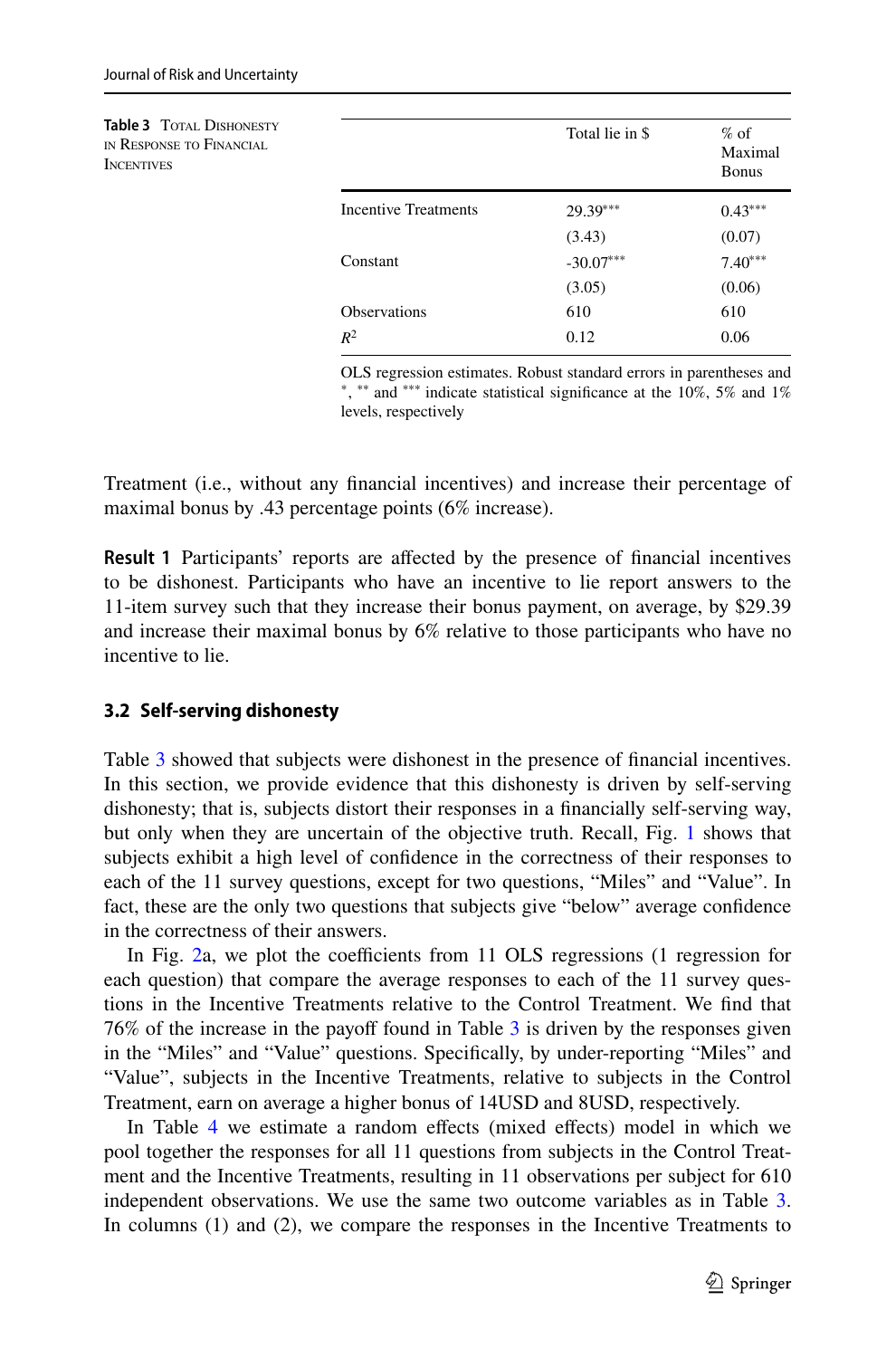

OLS regression coefficients for each of the 11 questions in the survey. Figure 2a shows the dollar amount added to bonus in the Incentive Treatments relative to the non-incentivized Control Treatment. Figure 2b shows the percentage change in the dollar amount added to the bonus in the Incentive Treatments relative to the non-Incentivised Control Treatment. The bars represent 95% confidence intervals.

<span id="page-9-0"></span>**Fig. 2** Efect of Incentives on Dishonesty

the Control treatment only for those questions for which, on average, subjects report below average levels of confdence and we fnd that subjects distort their answers to increase their bonus by \$11.10 and move 16 percentage points closer to the maximal possible bonus.

In columns (3) and (4), we estimate the same model as in columns (1) and (2) but only for those questions which subjects reported above average levels of confdence. Now we fnd minimal and insignifcant efects of the Incentive Treatments.

In columns (5) (6), we pool together all 11 questions and interact the dummy for the incentive treatment with the dummy for the questions that have below average levels of confdence. Consistent with columns (1)-(4), subjects signifcantly distort their responses in the presence of fnancial incentives when they have below average confdence in the objectively correct response compared to when they have above average confidence.

**Result 2** Dishonesty in this experiment is driven by self-serving dishonesty; that is, when subjects are confdent in the objective truth, there is very little evidence of dishonesty: in only two of the nine survey questions where subjects are confdent in the objective truth do we detect lying, and this only accounts for 24% of the total gains from dishonesty. On the other hand, when subjects were less confdent in the objective truth, we detect signifcantly more lying than in any of the questions where they knew the objective truth, and these two questions alone (just 18% of the questions) account for over three-fourths of all the fnancial gains received from dishonesty. Thus, when subjects do not know the objective truth, they are more likely to signifcantly and substantially distort their responses in a fnancially self-serving way than when they are certain of the objective truth.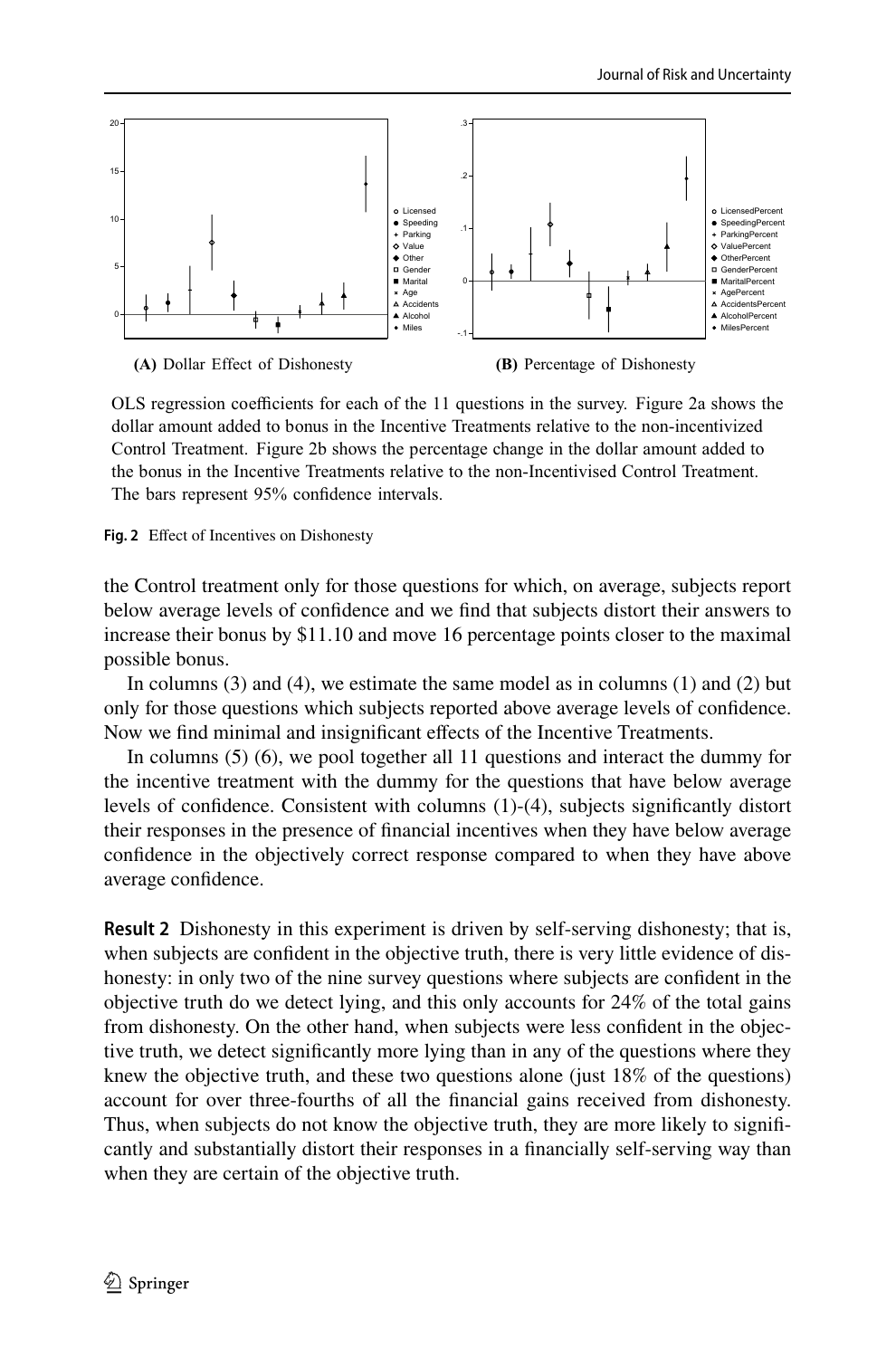<span id="page-10-0"></span>

|                                | Total Lie            | % of Maximal | Total Lie            | % of Maximal | Total Lie        | % of Maximal |
|--------------------------------|----------------------|--------------|----------------------|--------------|------------------|--------------|
|                                | \$щ                  | <b>Bonus</b> | in \$                | <b>Bonus</b> | $\frac{3}{2}$ ni | <b>Bonus</b> |
| Incentive                      | $10.62***$           | $0.15***$    | $0.91***$            | 0.01         | $0.91***$        | 0.01         |
|                                | (1.13)               | $(0.02)$     | (0.43)               | (0.01)       | (0.45)           | $(0.01)$     |
| Incentive x Below Average Cont |                      |              |                      |              | $9.71***$        | $0.14***$    |
|                                |                      |              |                      |              | (1.05)           | $(0.02)$     |
| Below Average Conf             |                      |              |                      |              | $-33.93***$      | $-0.13***$   |
|                                |                      |              |                      |              | (0.91)           | $(0.02)$     |
| Constant                       | $-30.50***$          | $0.56***$    | $3.44***$            | $0.7***$     | $3.44***$        | $0.7***$     |
|                                | (0.98)               | $(0.01)$     | (0.37)               | (0.009)      | (0.39)           | (0.008)      |
| Observations                   | 1220                 | 1220         | 5490                 | 5490         | 6710             | 6710         |
|                                | <b>Below Average</b> |              | Above Average        |              | $\overline{AB}$  |              |
|                                | Confidence Questions |              | Confidence Questions |              | Questions        |              |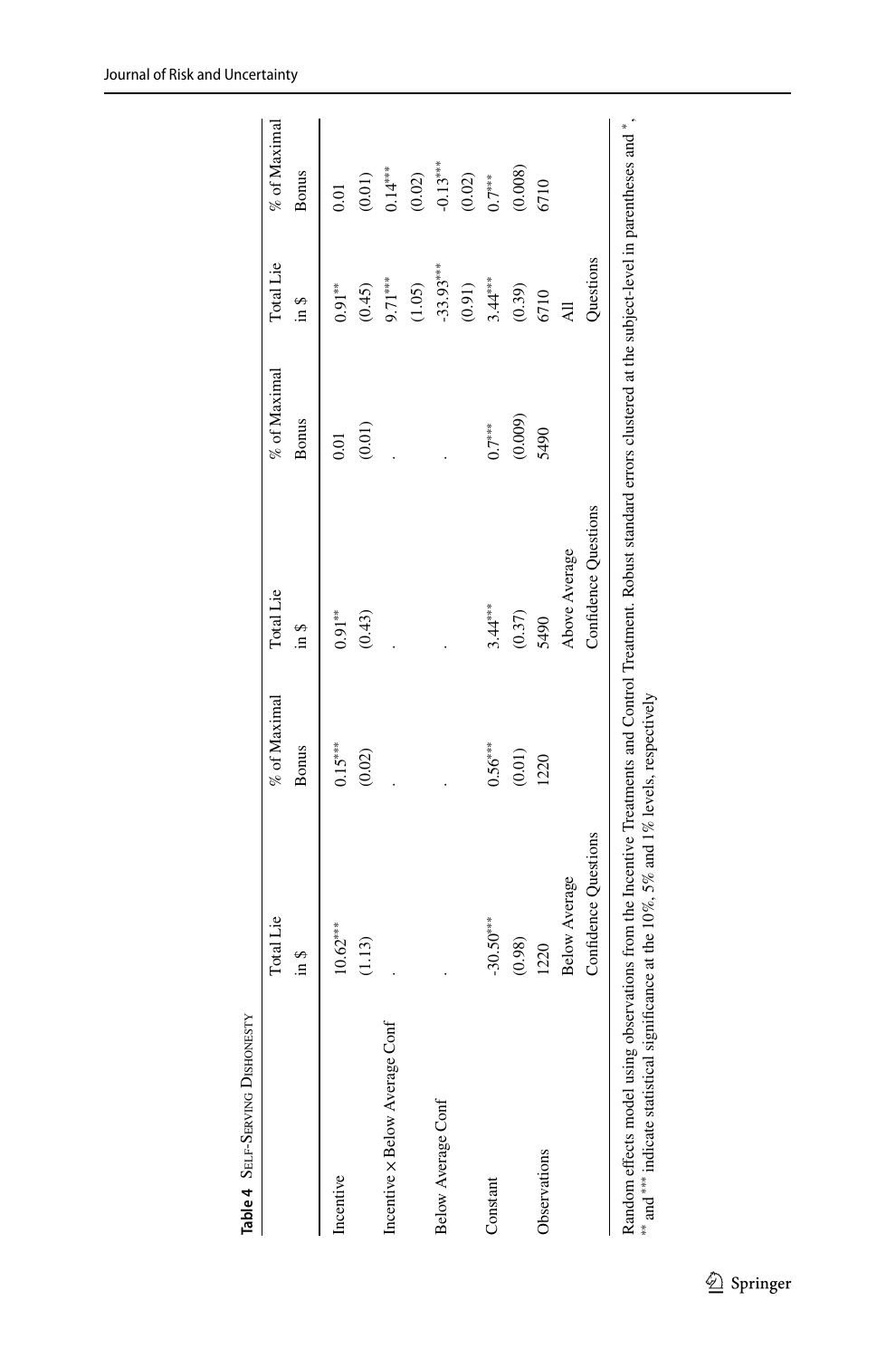## **3.3 Self‑serving dishonesty is non‑strategic**

Last, we briefy examine whether fnancial incentives motivated subjects to distort their confdence in the correctness of their answers in order to self-deceive; that is, we analyze whether subjects report lower confdence on their responses to questions in the presence of fnancial incentives in order to ex-post justify their lying. If this is the case, then we would expect to see less confdence in the Incentive Treatments than the Control Treatment. To test this, we compare the levels of confdence for each question between the Control and the Incentive conditions.

Table A1 reports the test statistic from a Mann-Whitney two-sample test for each of the 11 questions. We fnd that there are no signifcant diferences in the confdence responses for 10 of the 11 questions, including, critically, both of the two questions with below average confdence (Miles and Value), between the Control Treatment (Fig. [1](#page-7-0)a) and the Incentive Treatments (Fig. [1b](#page-7-0)). Thus, we fnd no evidence that subjects were distorting their beliefs about the accuracy of their responses in a self-serving manner to justify their lying.

**Result 3** We fnd no evidence that self-serving dishonesty is strategic. Subjects do not report higher levels of uncertainty about the truthfulness of their responses when there is a fnancial incentive to lie.

In sum, Results [1](#page-4-1) and [2](#page-5-1) provide evidence that when it is pay-off favorable, subjects distort their answers to the survey, but only for those questions in which they are signifcantly *less* certain of the accuracy of their response; that is, subjects display self-serving dishonesty. However, we fnd no evidence consistent with *strategic* self-serving dishonesty—subjects' confdence is unafected by the presence of incentives to lie. This suggests that subjects respond to their exogenous level of uncertainty by "flling-in" their uncertainty in a self-serving way.

## **3.4 Do honor codes mitigate self‑serving dishonesty?**

Self-serving dishonesty suggests that subjects distort their answers in a self-serving way when they are uncertain about the truth, but it is also possible for dishonesty to arise when individuals are uncertain about what is the morally appropriate behaviour. For example, individuals may argue that it is not clear what behavior is expected from them in a particular context. To mitigate dishonesty stemming from moral ambiguity with respect to rule clarity, we implement a set of Treatments including an honor statement that explicitly informs subjects that dishonesty is inappropriate and asks them to agree to behave honestly. We focus on the "Miles" and "Value" questions for which subjects are significantly less certain of their answers, since the vast majority of dishonesty stems from these two questions.<sup>4</sup>

<span id="page-11-0"></span> $4$  Table A2 replicates Table [5](#page-12-0) for the other 9 questions in the survey.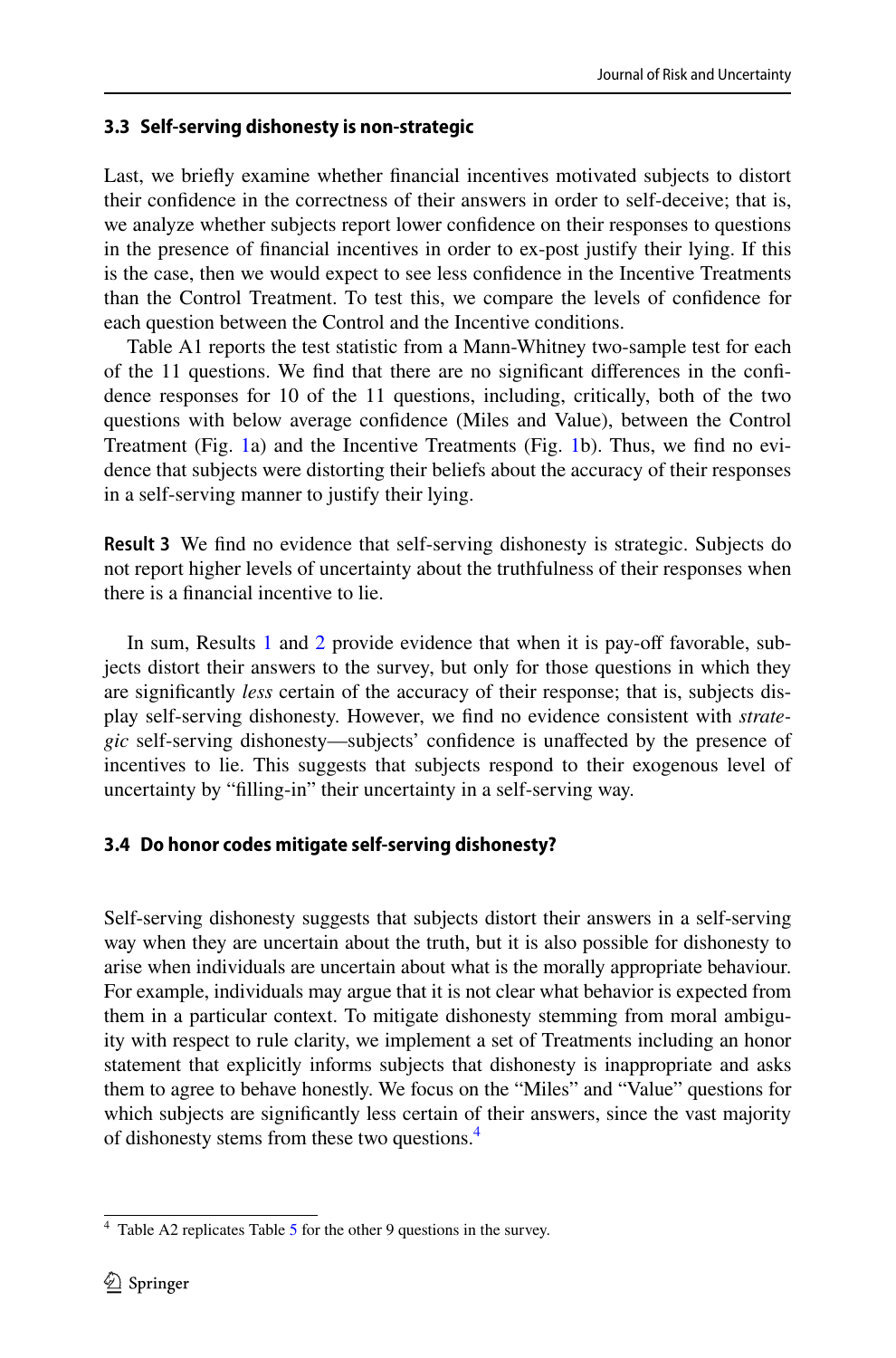**Result 4** The interventions targeting moral ambiguity reduce total dishonesty in the Miles question by \$2.20 (16%) and are inefective at mitigating dishonesty in the "Values" question. Of the honor code interventions, the Honor Code with the Check Box and the Honor Code with the Signature on the same screen were efective at decreasing dishonesty in the "Miles" question.

In Table [5](#page-12-0) we report coefficients from OLS regressions in which we regressed responses to the "Value" and "Miles" question on a dummy for assignment to the Honor Code Interventions and the Control Treatment using assignment to the Incentive Treatments as the omitted category. The coefficients for each variable represent the additional money added to their bonus (deducted from their overall premium) by their reports *relative to* the Incentive Treatments. In column (1) we fnd that the Honor Code interventions, on average, do not signifcantly change the responses to the Value question relative to the Incentive Treatments. Similarly, in column (2) we disaggregate each of the Honor Code interventions and fnd that each of the individual interventions added approximately \$6.80-\$7.30 to their bonus relative to the Control Treatment, but also that none of the individual interventions mitigated the dishonesty motivated by fnancial incentives.

However, columns (3) and (4) show that the Honor Code interventions had a signifcant impact on mitigating dishonesty motivated by fnancial incentives in the "Miles" question. Column (3) reports that dishonesty due to fnancial incentives is mitigated by \$2.20 or 16% (\$2.20/\$13.68 of the total change in the bonuses due to the fnancial incentives) and column (4) shows that this was

|                                          | Value       | Value                       | Miles       | Miles       |
|------------------------------------------|-------------|-----------------------------|-------------|-------------|
| All Honor Code Interventions             | $-0.65$     |                             | $-2.20**$   |             |
|                                          | (0.96)      |                             | (1.04)      |             |
| Honor Code with Check Box                |             | $-0.24$                     |             | $-2.50$     |
|                                          |             | (1.41)                      |             | (1.54)      |
| Honor Code with Signature on Prev Screen |             | $-0.74$                     |             | $-0.87$     |
|                                          |             | (1.26)                      |             | (1.40)      |
| Honor Code with Signature on Same Screen |             | $-0.97$                     |             | $-3.23**$   |
|                                          |             | (1.40)                      |             | (1.57)      |
| <b>Control Treatment</b>                 | $-7.55***$  | $-7.55***$                  | $-13.68***$ | $-13.68***$ |
|                                          | (1.48)      | (1.49)                      | (1.51)      | (1.51)      |
| Constant                                 | $-13.38***$ | $-13.38***$                 | $-26.38***$ | $-26.38***$ |
|                                          | (0.69)      | (0.69)                      | (0.71)      | (0.71)      |
| Observations                             | 1069        | 1069                        | 1069        | 1069        |
| $R^2$                                    | 0.03        | 0.03                        | 0.07        | 0.08        |
| <b>Omitted Group</b>                     |             | <b>Incentive Treatments</b> |             |             |

<span id="page-12-0"></span>**Table 5** self-serving dishonesty & Honor codes

OLS regression estimates. Columns (1) and (3) pool the honor code interventions, while columns (2) and (4) consider each of the three honor code interventions separately. Robust standard errors in parentheses and \*, \*\* and \*\*\* indicate statistical significance at the  $10\%$ , 5% and 1% levels, respectively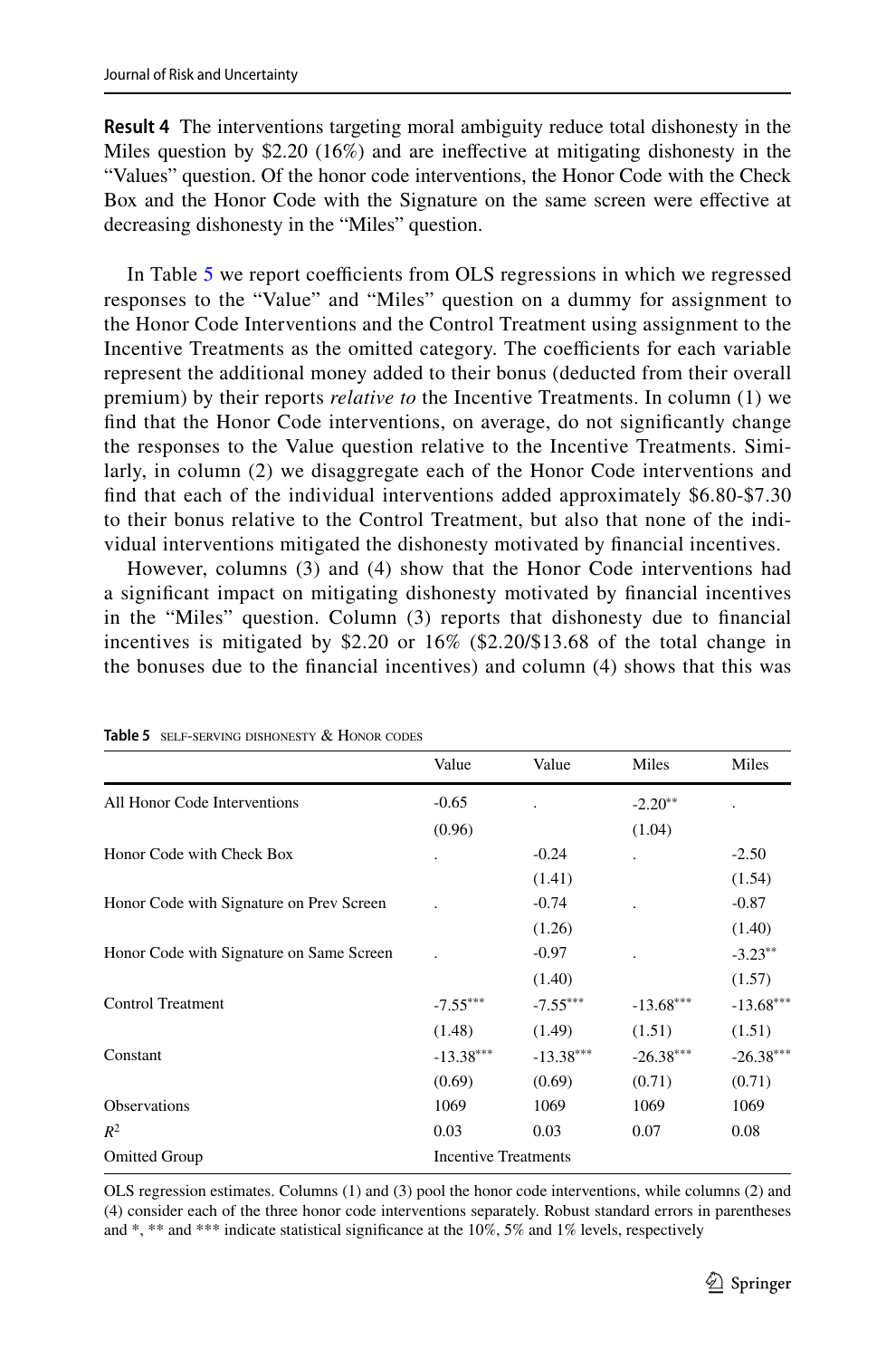driven by the Honor Code with the Check Box Treatment and the Honor Code with a Signature Treatment. Our results in column (4) are contrary to Shu et al. ([2012](#page-15-10)) who fnd that those who sign such a veracity statement at the beginning of a document, rather than at the end, are more likely to act honestly.

# **4 Conclusion**

We provide experimental evidence that questionnaire items asking for information that respondents may not be sure about are prone to trigger responses that are biased in respondents' monetary favour. In particular, we ask a sample of U.S. car owners to respond to a questionnaire that resembles an auto insurance underwriting questionnaire. When facing monetary incentives to indicate particular responses (refecting the calculation of insurance premiums based on the information provided), we observe dishonesty, but almost entirely arising for the questions where participants are not sure about the correctness of the response they indicated. Participants are thus behaving consistently with "self-serving dishonesty", meaning they respond to their uncertainty about the objectively correct response in a self-serving manner and choose responses that are more fnancially benefcial for them. Interventions that target commonly used strategies to justify dishonest behaviour like exploiting moral ambiguity are only minimally efective in reducing dishonesty.

**Supplementary Information** The online version contains supplementary material available at [https://doi.](https://doi.org/10.1007/s11166-022-09380-1) [org/10.1007/s11166-022-09380-1](https://doi.org/10.1007/s11166-022-09380-1).

**Acknowledgements** We acknowledge funding from University of Sydney Faculty of Arts and Social Sciences and helpful comments and conversations.

**Funding** Open Access funding enabled and organized by CAUL and its Member Institutions. This project was funded by the University of Sydney Faculty of Arts and Social Sciences internal grant scheme.

**Data availability** All data, software for analyses and experimental instructions are available upon request.

## **Declarations**

**Conflict of interest** There are no conficts of interests for any of the authors.

**Ethical approval** The experiment received ethics approval from the University of Sydney Human Research Ethics Council.

**Consent participate** All participants read a consent statement and agreed to participate before beginning the experimental study.

**Open Access** This article is licensed under a Creative Commons Attribution 4.0 International License, which permits use, sharing, adaptation, distribution and reproduction in any medium or format, as long as you give appropriate credit to the original author(s) and the source, provide a link to the Creative Commons licence, and indicate if changes were made. The images or other third party material in this article are included in the article's Creative Commons licence, unless indicated otherwise in a credit line to the material. If material is not included in the article's Creative Commons licence and your intended use is not permitted by statutory regulation or exceeds the permitted use, you will need to obtain permission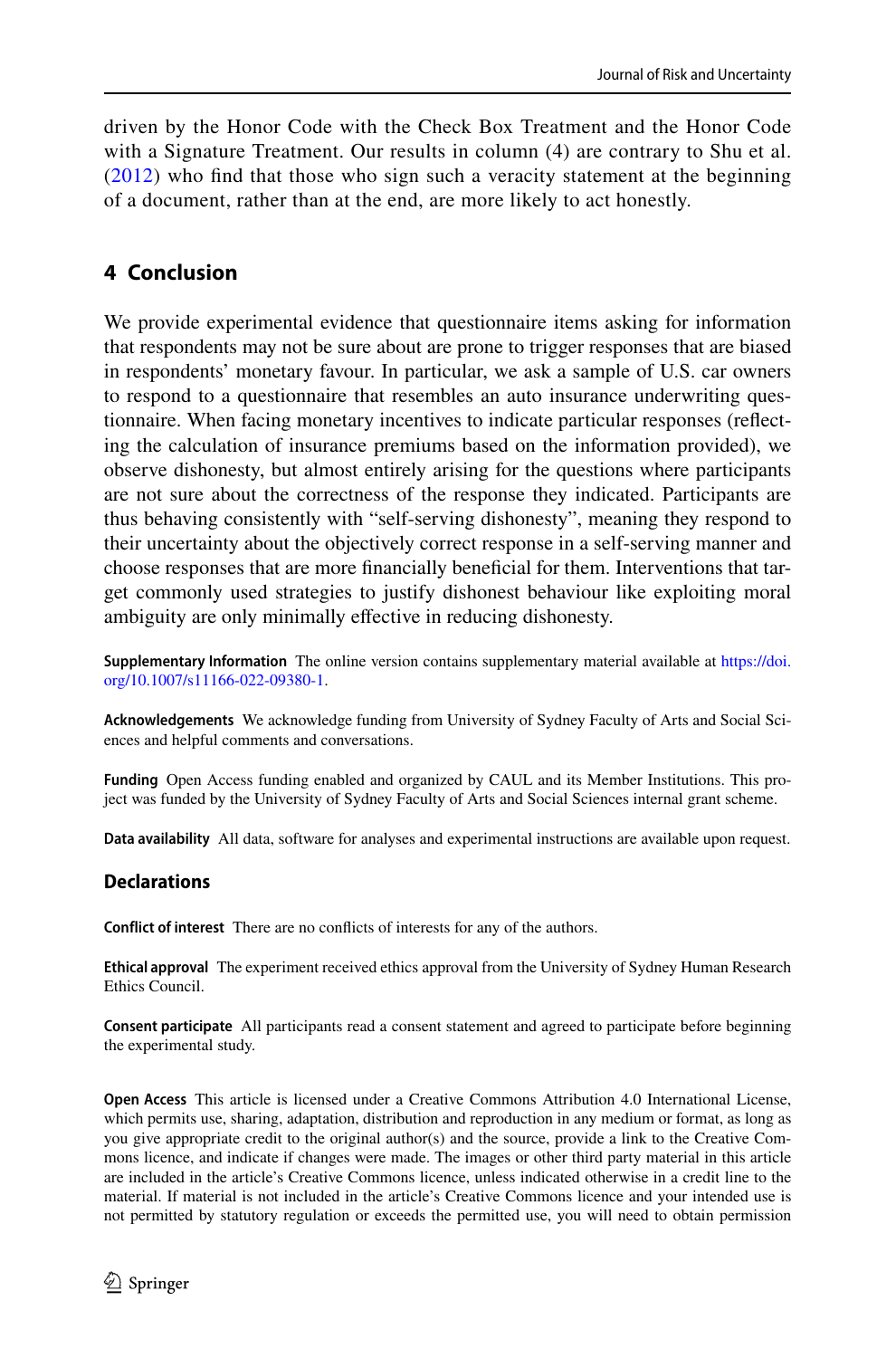directly from the copyright holder. To view a copy of this licence, visit [http://creativecommons.org/](http://creativecommons.org/licenses/by/4.0/) [licenses/by/4.0/.](http://creativecommons.org/licenses/by/4.0/)

#### **References**

- <span id="page-14-1"></span>Abeler, J., Nosenzo, D., & Raymond, C. (2019). Preferences for truth-telling. *Econometrica, 87,* 1115–1153.
- <span id="page-14-3"></span>Ayal, S., Gino, F., Barkan, R., & Ariely, D. (2015). Three principles to revise people's unethical behavior. *Perspectives on Psychological Science, 10,* 738–741.
- <span id="page-14-7"></span>Bandura, A. (1999). Moral disengagement in the perpetration of inhumanities. *Personality and social psychology review, 3,* 193–209.
- <span id="page-14-0"></span>Becker, G. S. (1968). Crime and punishment: An economic approach. In *The economic dimensions of crime* (pp. 13–68). Springer.
- <span id="page-14-19"></span>Bellé, N., & Cantarelli, P. (2017). What causes unethical behavior? a meta-analysis to set an agenda for public administration research. *Public Administration Review, 77,* 327–339.
- <span id="page-14-4"></span>Bénabou, R., & Tirole, J. (2016). Mindful economics: The production, consumption, and value of beliefs. *Journal of Economic Perspectives, 30,* 141–64.
- <span id="page-14-23"></span>Chou, E. Y. (2015a). Paperless and soulless: E-signatures diminish the signer's presence and decrease acceptance. *Social Psychological and Personality Science, 6,* 343–351.
- <span id="page-14-24"></span>Chou, E. Y. (2015b). What's in a name? the toll e-signatures take on individual honesty. *Journal of Experimental Social Psychology, 61,* 84–95.
- <span id="page-14-2"></span>Cressey, D. R. (1986). Why managers commit fraud. *Australian & New Zealand Journal of Criminology, 19,* 195–209.
- <span id="page-14-11"></span>Dana, J., Weber, R. A., & Kuang, J. X. (2007). Exploiting moral wiggle room: experiments demonstrating an illusory preference for fairness. *Economic Theory, 33,* 67–80.
- <span id="page-14-13"></span>Exley, C. L. (2016). Excusing selfshness in charitable giving: The role of risk. *The Review of Economic Studies, 83,* 587–628.
- <span id="page-14-16"></span>Exley, C. L., & Kessler, J. B. (2019). *Motivated errors*. Technical Report National Bureau of Economic Research.
- <span id="page-14-20"></span>Fukukawa, K. (2002). Developing a framework for ethicallyquestionable behavior in consumption. *Journal of Business Ethics, 41,* 99–119.
- <span id="page-14-6"></span>Gino, F., Norton, M. I., & Weber, R. A. (2016). Motivated bayesians: Feeling moral while acting egoistically. *Journal of Economic Perspectives, 30,* 189–212.
- <span id="page-14-15"></span>Gneezy, U., Saccardo, S., Serra-Garcia, M., & van Veldhuizen, R. (2020). Bribing the self. *Games and Economic Behavior, 120,* 311–324.
- <span id="page-14-18"></span>Golman, R., Hagmann, D., & Loewenstein, G. (2017). Information avoidance. *Journal of Economic Literature, 55,* 96–135.
- <span id="page-14-14"></span>Grossman, Z., & Van Der Weele, J. J. (2017). Self-image and willful ignorance in social decisions. *Journal of the European Economic Association, 15,* 173–217.
- <span id="page-14-12"></span>Haisley, E. C., & Weber, R. A. (2010). Self-serving interpretations of ambiguity in other-regarding behavior. *Games and economic behavior, 68,* 614–625.
- <span id="page-14-17"></span>John, L. K., Loewenstein, G., & Prelec, D. (2012). Measuring the prevalence of questionable research practices with incentives for truth telling. *Psychological science, 23,* 524–532.
- <span id="page-14-8"></span>Köneke, V., Müller-Peters, H., Fetchenhauer, D., et al. (2015). *Versicherungsbetrug verstehen und verhindern*. Springer.
- <span id="page-14-10"></span>Konow, J. (2000). Fair shares: Accountability and cognitive dissonance in allocation decisions. *American economic review, 90,* 1072–1091.
- <span id="page-14-22"></span>Kristal, A. S., Whillans, A. V., Bazerman, M. H., Gino, F., Shu, L. L., Mazar, N., & Ariely, D. (2020). Signing at the beginning versus at the end does not decrease dishonesty. *Proceedings of the National Academy of Sciences, 117,* 7103–7107.
- <span id="page-14-9"></span>Kunda, Z. (1990). The case for motivated reasoning. *Psychological bulletin, 108,* 480.
- <span id="page-14-21"></span>List, J. A., Sadoff, S., & Wagner, M. (2011). So you want to run an experiment, now what? some simple rules of thumb for optimal experimental design. *Experimental Economics, 14,* 439.
- <span id="page-14-5"></span>Maggian, V., & Villeval, M. C. (2016). Social preferences and lying aversion in children. *Experimental Economics, 19,* 663–685.